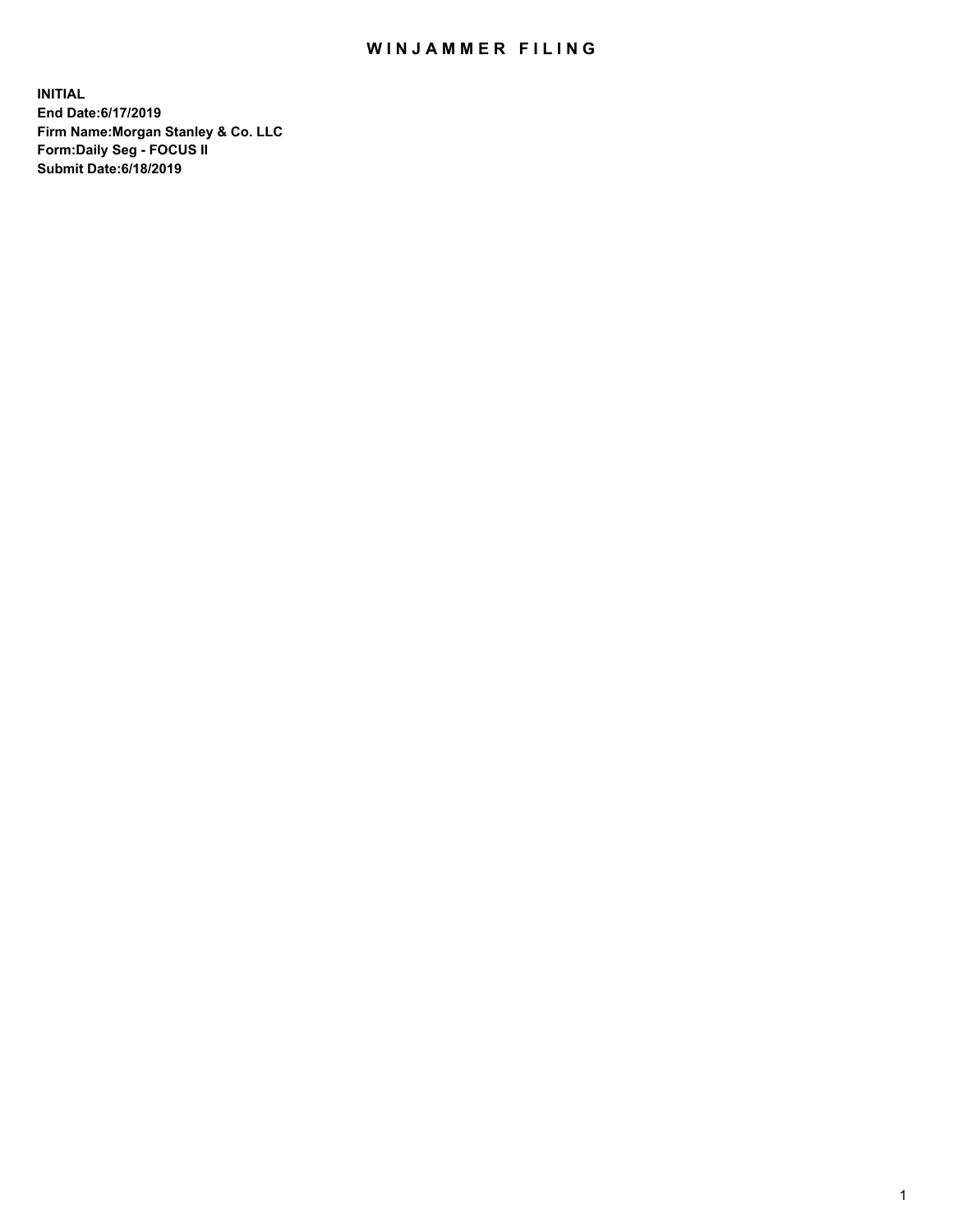**INITIAL End Date:6/17/2019 Firm Name:Morgan Stanley & Co. LLC Form:Daily Seg - FOCUS II Submit Date:6/18/2019 Daily Segregation - Cover Page**

| Name of Company                                                                   | Morgan Stanley & Co. LLC     |
|-----------------------------------------------------------------------------------|------------------------------|
| <b>Contact Name</b>                                                               | <b>Ikram Shah</b>            |
| <b>Contact Phone Number</b>                                                       | 212-276-0963                 |
| <b>Contact Email Address</b>                                                      | Ikram.shah@morganstanley.com |
| FCM's Customer Segregated Funds Residual Interest Target (choose one):            |                              |
| a. Minimum dollar amount: ; or                                                    | 235,000,000                  |
| b. Minimum percentage of customer segregated funds required:% ; or                | <u>0</u>                     |
| c. Dollar amount range between: and; or                                           | <u>0 0</u>                   |
| d. Percentage range of customer segregated funds required between: % and %.       | 0 Q                          |
| FCM's Customer Secured Amount Funds Residual Interest Target (choose one):        |                              |
| a. Minimum dollar amount: ; or                                                    | 140,000,000                  |
| b. Minimum percentage of customer secured funds required:%; or                    | <u>0</u>                     |
| c. Dollar amount range between: and; or                                           | 0 <sub>0</sub>               |
| d. Percentage range of customer secured funds required between:% and%.            | 0 <sub>0</sub>               |
| FCM's Cleared Swaps Customer Collateral Residual Interest Target (choose one):    |                              |
| a. Minimum dollar amount: ; or                                                    | 92,000,000                   |
| b. Minimum percentage of cleared swaps customer collateral required:% ; or        | <u>0</u>                     |
| c. Dollar amount range between: and; or                                           | 0 Q                          |
| d. Percentage range of cleared swaps customer collateral required between:% and%. | 00                           |

Attach supporting documents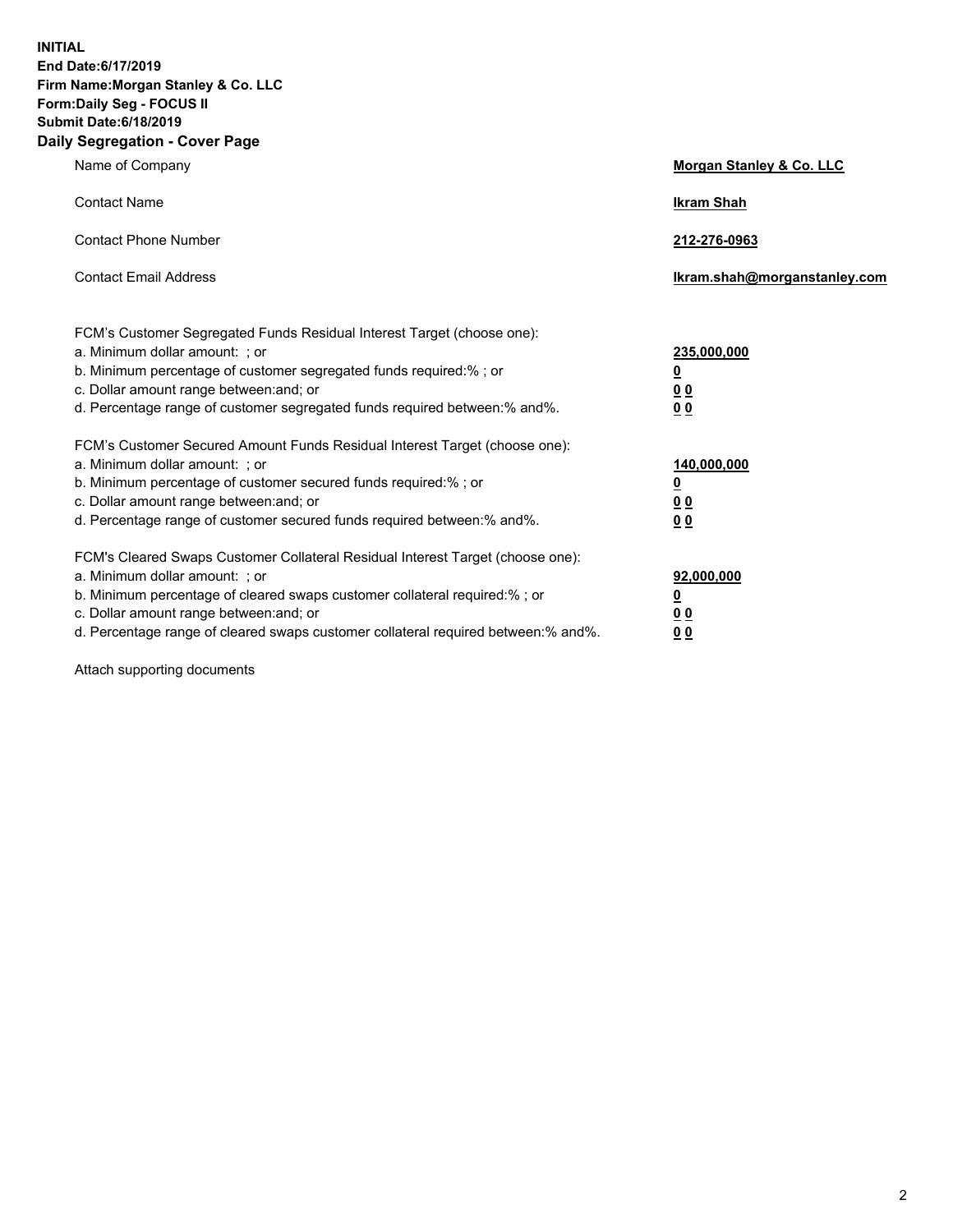## **INITIAL End Date:6/17/2019 Firm Name:Morgan Stanley & Co. LLC Form:Daily Seg - FOCUS II Submit Date:6/18/2019 Daily Segregation - Secured Amounts**

Foreign Futures and Foreign Options Secured Amounts Amount required to be set aside pursuant to law, rule or regulation of a foreign government or a rule of a self-regulatory organization authorized thereunder 1. Net ledger balance - Foreign Futures and Foreign Option Trading - All Customers A. Cash **2,734,907,559** [7315] B. Securities (at market) **2,593,462,877** [7317] 2. Net unrealized profit (loss) in open futures contracts traded on a foreign board of trade **1,641,345** [7325] 3. Exchange traded options a. Market value of open option contracts purchased on a foreign board of trade **17,485,631** [7335] b. Market value of open contracts granted (sold) on a foreign board of trade **-12,094,481** [7337] 4. Net equity (deficit) (add lines 1. 2. and 3.) **5,335,402,931** [7345] 5. Account liquidating to a deficit and account with a debit balances - gross amount **145,939,653** [7351] Less: amount offset by customer owned securities **-145,217,491** [7352] **722,162** [7354] 6. Amount required to be set aside as the secured amount - Net Liquidating Equity Method (add lines 4 and 5) 7. Greater of amount required to be set aside pursuant to foreign jurisdiction (above) or line 6. FUNDS DEPOSITED IN SEPARATE REGULATION 30.7 ACCOUNTS 1. Cash in banks A. Banks located in the United States **196,204,248** [7500] B. Other banks qualified under Regulation 30.7 **305,653,667** [7520] **501,857,915** 2. Securities A. In safekeeping with banks located in the United States **811,439,168** [7540] B. In safekeeping with other banks qualified under Regulation 30.7 **0** [7560] **811,439,168** [7570] 3. Equities with registered futures commission merchants A. Cash **4,584,268** [7580] B. Securities **0** [7590] C. Unrealized gain (loss) on open futures contracts **387,202** [7600] D. Value of long option contracts **0** [7610] E. Value of short option contracts **0** [7615] **4,971,470** [7620] 4. Amounts held by clearing organizations of foreign boards of trade A. Cash **0** [7640] B. Securities **0** [7650] C. Amount due to (from) clearing organization - daily variation **0** [7660] D. Value of long option contracts **0** [7670] E. Value of short option contracts **0** [7675] **0** [7680] 5. Amounts held by members of foreign boards of trade A. Cash **2,462,043,343** [7700] B. Securities **1,782,023,709** [7710] C. Unrealized gain (loss) on open futures contracts **1,254,143** [7720] D. Value of long option contracts **17,485,631** [7730] E. Value of short option contracts **-12,094,481** [7735] **4,250,712,345** 6. Amounts with other depositories designated by a foreign board of trade **0** [7760] 7. Segregated funds on hand **0** [7765] 8. Total funds in separate section 30.7 accounts **5,568,980,898** [7770] 9. Excess (deficiency) Set Aside for Secured Amount (subtract line 7 Secured Statement Page 1 from Line 8)

- 10. Management Target Amount for Excess funds in separate section 30.7 accounts **140,000,000** [7780]
- 11. Excess (deficiency) funds in separate 30.7 accounts over (under) Management Target **92,855,805** [7785]

**0** [7305]

**5,336,125,093** [7355]

## **5,336,125,093** [7360]

[7530]

[7740] **232,855,805** [7380]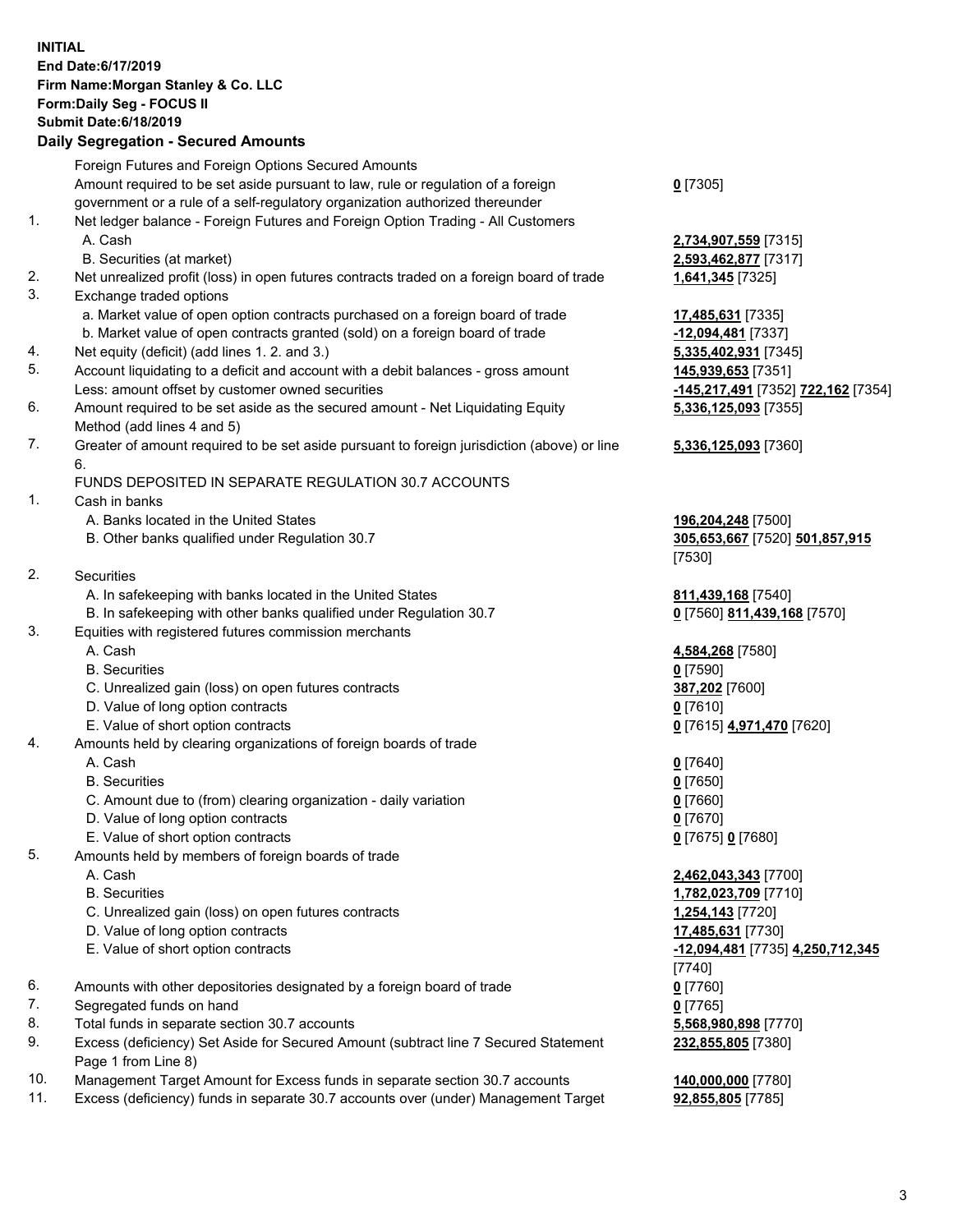**INITIAL End Date:6/17/2019 Firm Name:Morgan Stanley & Co. LLC Form:Daily Seg - FOCUS II Submit Date:6/18/2019 Daily Segregation - Segregation Statement** SEGREGATION REQUIREMENTS(Section 4d(2) of the CEAct) 1. Net ledger balance A. Cash **7,639,595,867** [7010] B. Securities (at market) **6,029,562,595** [7020] 2. Net unrealized profit (loss) in open futures contracts traded on a contract market **2,452,000,946** [7030] 3. Exchange traded options A. Add market value of open option contracts purchased on a contract market **497,017,317** [7032] B. Deduct market value of open option contracts granted (sold) on a contract market **-345,106,511** [7033] 4. Net equity (deficit) (add lines 1, 2 and 3) **16,273,070,214** [7040] 5. Accounts liquidating to a deficit and accounts with debit balances - gross amount **157,984,097** [7045] Less: amount offset by customer securities **-149,819,135** [7047] **8,164,962** [7050] 6. Amount required to be segregated (add lines 4 and 5) **16,281,235,176** [7060] FUNDS IN SEGREGATED ACCOUNTS 7. Deposited in segregated funds bank accounts A. Cash **4,497,564,666** [7070] B. Securities representing investments of customers' funds (at market) **0** [7080] C. Securities held for particular customers or option customers in lieu of cash (at market) **610,652,915** [7090] 8. Margins on deposit with derivatives clearing organizations of contract markets A. Cash **5,935,034,579** [7100] B. Securities representing investments of customers' funds (at market) **0** [7110] C. Securities held for particular customers or option customers in lieu of cash (at market) **5,418,909,680** [7120] 9. Net settlement from (to) derivatives clearing organizations of contract markets **-62,369,641** [7130] 10. Exchange traded options A. Value of open long option contracts **497,017,317** [7132] B. Value of open short option contracts **-345,106,511** [7133] 11. Net equities with other FCMs A. Net liquidating equity **9,956,028** [7140] B. Securities representing investments of customers' funds (at market) **0** [7160] C. Securities held for particular customers or option customers in lieu of cash (at market) **0** [7170] 12. Segregated funds on hand **0** [7150] 13. Total amount in segregation (add lines 7 through 12) **16,561,659,033** [7180] 14. Excess (deficiency) funds in segregation (subtract line 6 from line 13) **280,423,857** [7190]

- 15. Management Target Amount for Excess funds in segregation **235,000,000** [7194]
- 16. Excess (deficiency) funds in segregation over (under) Management Target Amount Excess

**45,423,857** [7198]